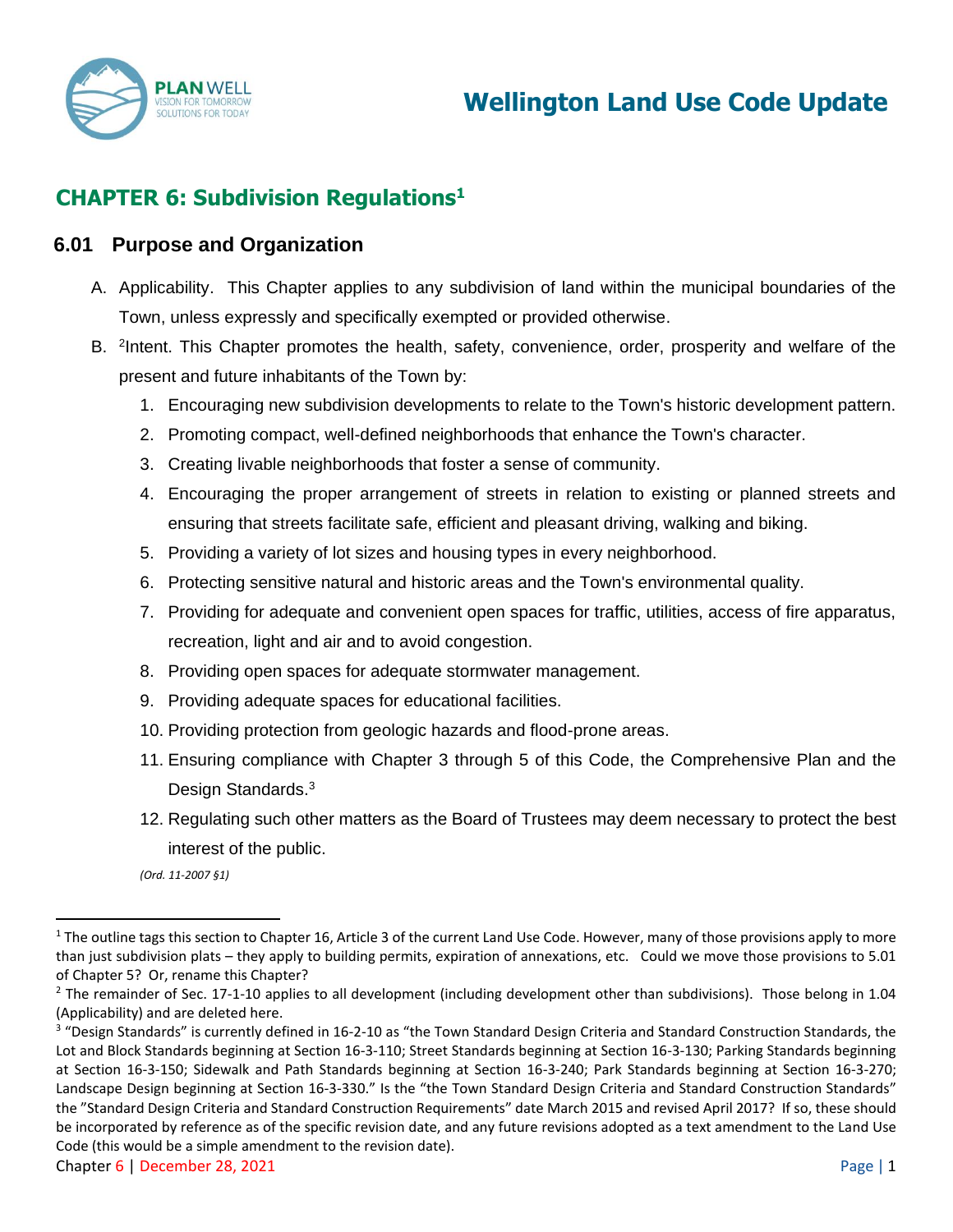#### C. Administration.

- 1. All plats, plots and replats of land laid out in subdivision or building lots, and associated streets, highways, alleys or other portions of the subdivision, intended to be dedicated to a public use or the use of purchasers or owners of lots fronting or adjacent to that infrastructure require major or minor subdivision plat approval (see sections 2.14 and 2.15 of this Code.
- 2. No plat shall be recorded in any public office unless it bears (by endorsement or otherwise) approval of the Board of Trustees.
- 3. Acceptance of proposed public dedications is given by separate action of the Board of Trustees.
- 4. Pursuant to CRS sections 31-23-227 and 31-23-214(1), the Board of Trustees delegates the authority to approve plat corrections to the Planning Director. Chapter 2 establishes the applicability and workflow for plat corrections.<sup>4</sup>

*(Ord. 11-2007 §1)* 

- D. Plat and other approval expiration.
	- 1. This subsection applies to any of the following (referred to as "approvals"):
		- a. Any Final Plat,
		- b. Any plat, plot or replat approved by the Town Board under any prior land use provisions of the Town Code or any prior version of the Town Code,
		- c. Any minor subdivision plat, or
		- d. Any annexation or annexation map.
	- 2. An applicant shall submit an approval for recordation within one year from the date of final approval by the Town Board.
	- 3. When submitted for recordation, the approval shall:
		- a. Be executed by all owners and proprietors (as defined by CRS § 31-23-111), and
		- b. Include payment of all fees and all other submissions or requirements as set forth in the Town Code or the approving ordinance.
	- 4. An approval that is not timely recorded with the items required by subsection 3 above is deemed expired. Any Town Board approvals for an expired approval are deemed lapsed. A lapsed approval requires resubmission and reconsideration of the development or plat application by the approving agency.
	- 5. A conditional approval of an approval does not toll the required one year submission period. Unless the specifically provides otherwise, any condition must be satisfied within the one year submission period.

*(Ord. No. 16-2008 , 10-28-08)*

<sup>4</sup> Chapter 2 needs to lay out the workflow for plat corrections. I have a assembled examples of boundary adjustment and plat correction procedures in Colorad[o here.](https://www.dropbox.com/s/z3ughmx6xtb20uw/Boundary%20Adjustment_CO.docx?dl=0)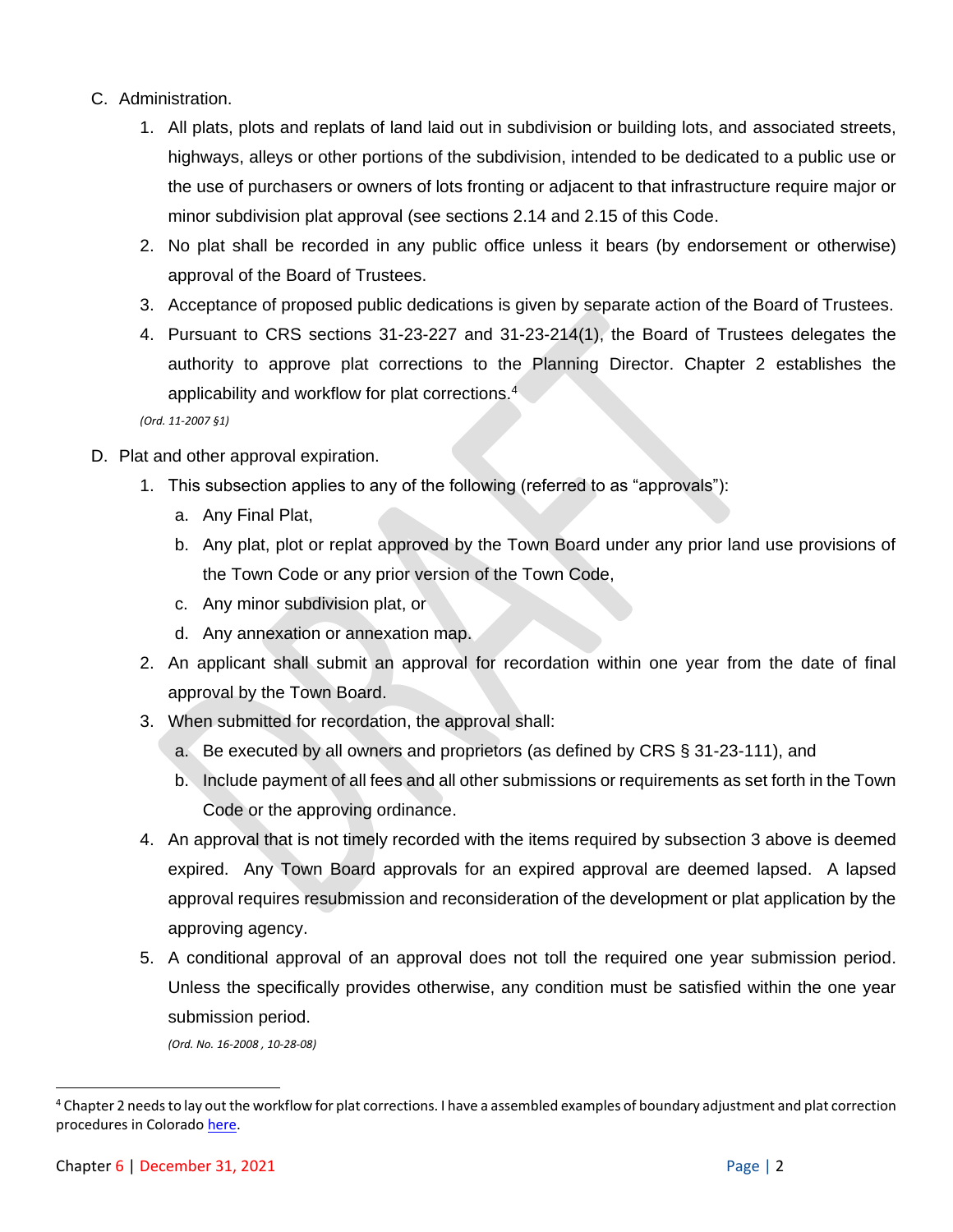## **6.02 Design and Improvement Standards<sup>5</sup>**

A. Applicability. This section applies to all development applications and building permit applications (referred to as "applications"). All applications shall comply with the density, dimension, design and zoning standards contained in this Chapter.<sup>6</sup>

*(Ord. 11-2007 §1)* 

B. Relation to zone district standards. Chapters 3 and 4 of this Codeprevail over any conflicting standards in this section.

*(Ord. 11-2007 §1)* 

- C. Community Design Principles.<sup>7</sup> The design, layout, and orientation of subdivisions, lots, buildings and infrastructure shall be consistent with the Comprehensive Plan.
	- 1. The community design standards set forth in this Section apply to every development proposal. The Town's goal is to expedite the planning review process by clearly outlining the Town's expectations for new development.
	- 2. The Planning Commission and Board of Trustees will evaluate each subdivision plat based on the standards in this section and the context within which a project is located. The standards are intended to be specific enough to guide development, but not to preclude creative design solutions. Applicants must substantially conform to the design standards unless they demonstrate that an acceptable alternative meets one (1) or more of the following conditions:
		- a. The alternative better achieves the stated intent;
		- b. The intent is not achieved by application of the standards in this circumstance;
		- c. The effect of other standards are improved by not applying a specific standard; and/or
		- d. Strict application or unique site features make the standard impractical.

*(Ord. 11-2007 §1)* 

3. Design elements. One of the greatest challenges facing small towns is the successful integration of new development with the original Town pattern. Suburban development patterns that include numerous cul-de-sacs and limited street connections often separate communities and create

 $5$  The following sections are omitted here: 16-3-150 to -230 (parking), which go to section 5.05; 16-3-130 to -250, which go to section 5.11 (Transportation and Connectivity); 16-3-270 to -320, which go to section 5.06 (Parks and Open Space); 16-3-330 to -350 and -370 to -400, which go to 5.04 (Landscaping and Screening); 16-3-360, which goes to section 5.10 (Stormwater & Sewer); 16-3-410 to -420 and -460, which goes to 5.09 (Site and Building Design); 16-3-430 to -440, which goes to 5.03 (Fences); and 16-3-450, which goes to 5.02 (Exterior Lighting).

 $6$  Move to 5.01? If this section is not renamed, anything in this section that should apply to any building permit should move to 5.01, and this section should include only those items reviewed for subdivision applications.

<sup>&</sup>lt;sup>7</sup> Should we move these to the beginning of Chapter 5, and apply them to any discretionary application (including rezoning, conditional use permit, etc.)?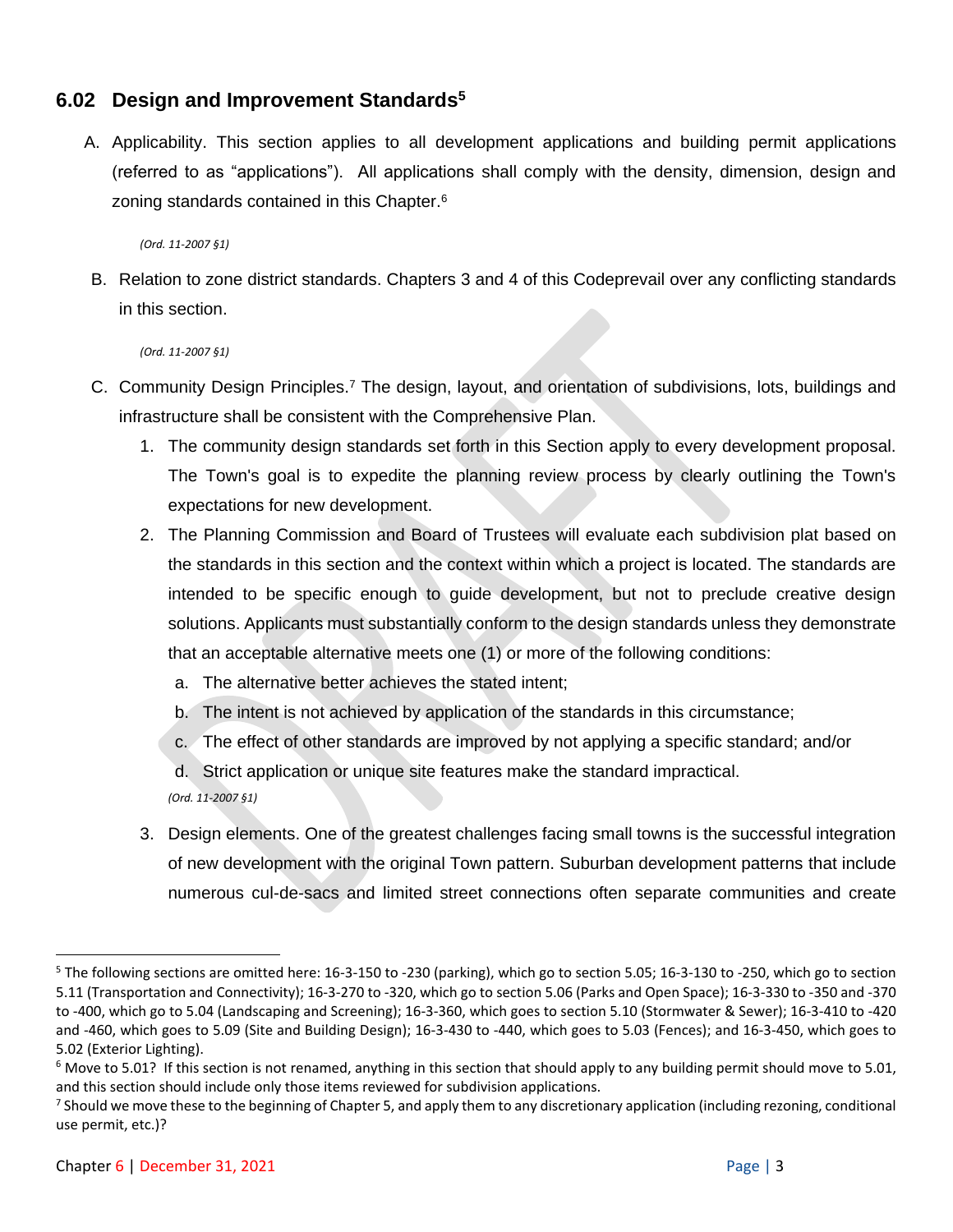enclaves of the original towns. To maintain the Town's unique, small-town character and clearly describe the Town's vision, the following design elements established:

- a. Compact urban growth. As the community grows from the original Town limits, it is important to maintain a continuity of density, diversity and interconnectedness. Urban development should occur adjacent to the Town's core so that the community's prime agricultural land and natural areas are preserved and public infrastructure and utilities are used as efficiently as possible.
- b. Neighborhood design. New developments should create or augment neighborhoods, rather than single-use residential subdivisions adjacent to one another. Neighborhoods should be organized around a strong center, which may include elements such as common open space, civic and commercial or mixed uses. Street and building design and placement shall facilitate pedestrian movement, the character of streets and sidewalks as inviting public space and the interconnectedness of the streets within the neighborhood and as they connect to the rest of the community. In addition, new neighborhoods shall have a variety of housing sizes and types that help to create a distinct identity rather than a monotonous replication of styles.
- c. Lots and blocks, streets and sidewalks. The layout of lots and blocks shall continue the Town's existing block pattern to form a grid or modified grid pattern that is adapted to the topography, natural features and environmental considerations. The streets shall connect to create a comprehensive transportation network that facilitates the movement of pedestrians, cars and bicycles.
- d. Parks and open space. New developments shall use natural open spaces and developed public space (such as parks and plazas) to organize and focus lots, blocks and circulation patterns, protected natural areas and quality agricultural land and to create an identity for each neighborhood.
- e. Site design, architecture and landscaping. This Chapter encourages innovative, quality site design, architecture and landscaping to create new places that are integrated with the existing community and reflect the traditional patterns of the region.
- f. Environment. New developments shall be designed to fit within the environment. To the greatest extent feasible, sites shall preserve natural areas and the plants and wildlife inhabiting those areas. In addition, new developments shall conserve natural resources, especially water.
- g. Water conservation. As the Town and the State grow, increasing pressure is placed on limited water resource supplies. This can impair water quality and deplete water quantity. All new development shall use raw water for irrigation and to incorporate water-saving measures in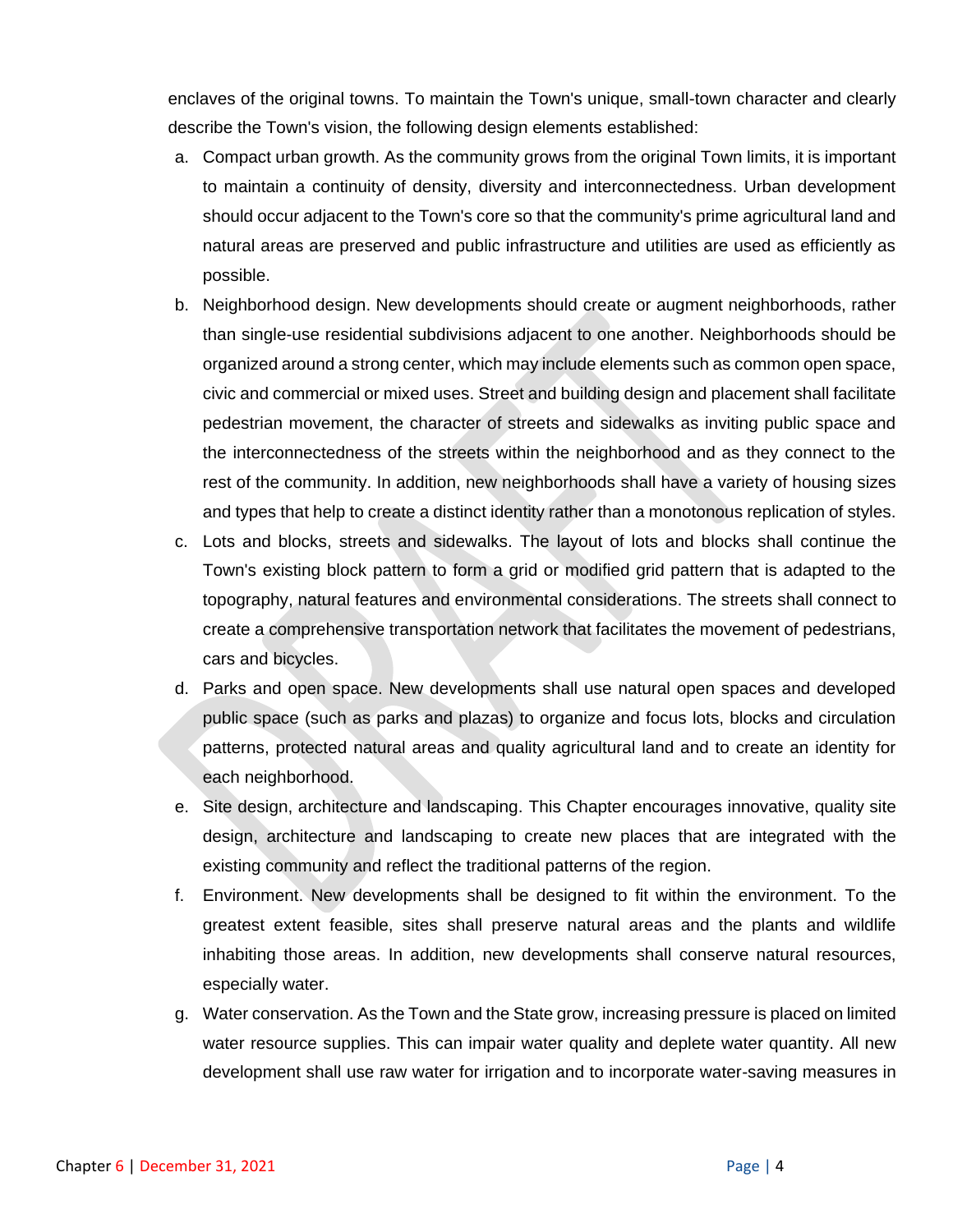building design and landscaping. Developments shall use stormwater management techniques that address water quality as well as quantity.

*(Ord. 11-2007 §1)* 

- 4. Compact urban growth.<sup>8</sup> The Comprehensive Master Plan includes a compact urban growth policy that encourages and directs development to take place within areas contiguous to existing development in the community. This policy will accomplish several goals, including:
	- a. Improving air quality by reducing vehicle miles traveled and by promoting alternatives to the private automobile;
	- b. Preserving natural areas and features, particularly in the periphery of the Town;
	- c. Making possible the efficient use of existing infrastructure and cost-effective extensions of new services;
	- d. Encouraging infill development and reinvestment in built-up areas of the Town; and
	- e. Promoting physical separation from neighboring communities to help each maintain its individual identity and character.

- 5. Growth management. The Town has established a Growth Management Area as part of the Comprehensive Plan. This is the area reasonably anticipated for annexation. and the plan policies direct growth to established growth boundaries and provide for the coordination of future development in level of service (LOS) standards for infrastructure. The comprehensive plan establishes policies for "purposeful growth" based on thoughtful and well-planned increases in density and intensity that honor and protect town character and values, contains development within its existing and designated footprint is contained, preserves valuable surrounding farmland and open space, promotes efficiencies in infrastructure provision and maintenance, offers adequate facilities, and advances a thriving economy that makes the town self-sufficient. No development shall be approved unless it is located within the established planning boundaries and is consistent with the Comprehensive Plan. *(Ord. 11-2007 §1)*
- 6. Neighborhood design principles. To encourage the creation of viable neighborhoods that interconnect with each other and integrate new projects into the existing community, thereby strengthening the original Town, the neighborhood layout shalll contiue the street, lot and block pattern of the original Town, as well as solar orientation, topography, sensitive wildlife and vegetation, drainage patterns and environmental and regional climate issues. Further, the edges of neighborhoods should be formed by features shared with adjacent neighborhoods, such as

<sup>&</sup>lt;sup>8</sup> Do we need to update this based on the draft comprehensive plan?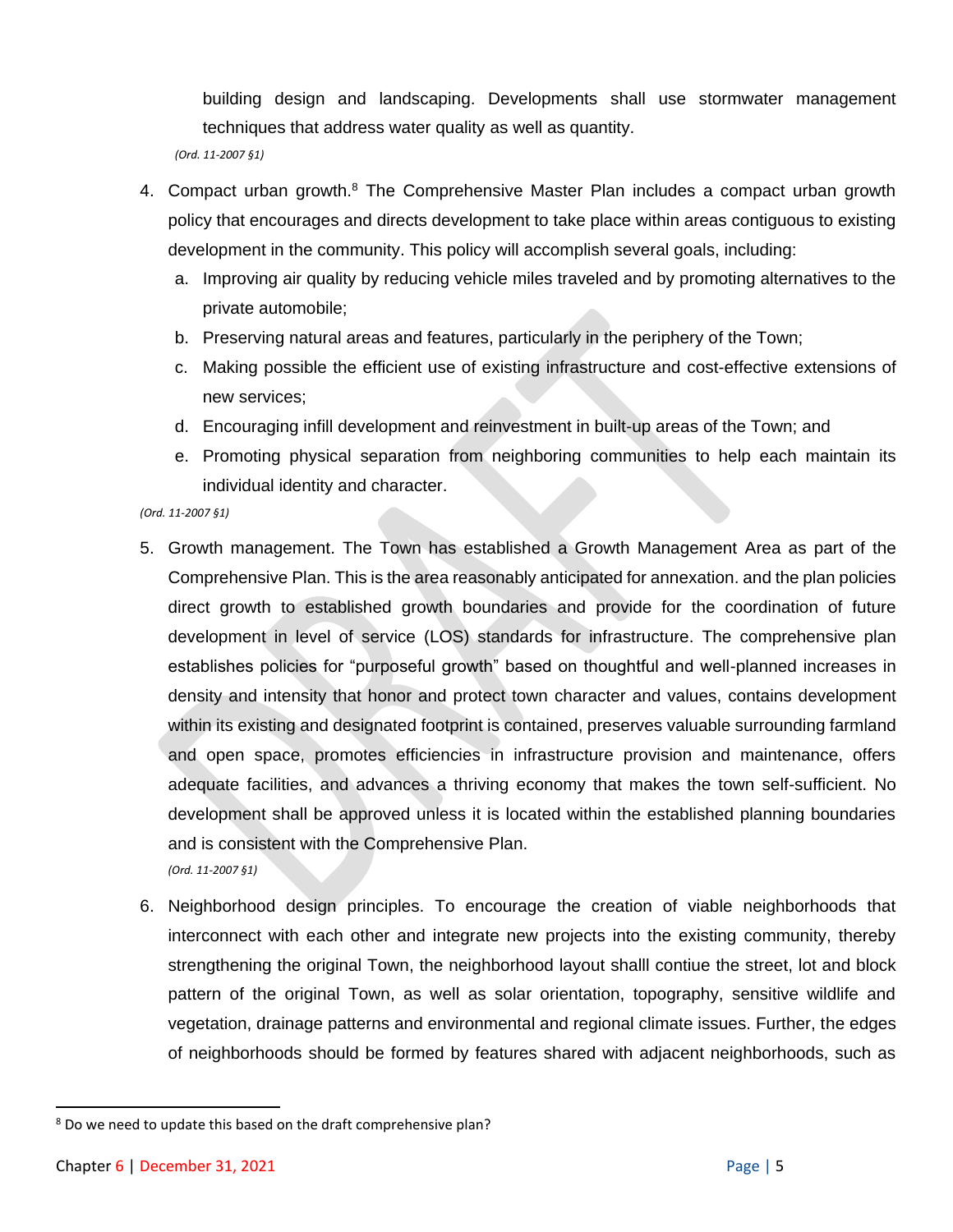major streets, changes in street pattern greenways or natural features such as streams and major drainage or riparian corridors. New streets, bikeways, sidewalks, paths and trails shall connect to existing adjacent neighborhoods.

*(Ord. 11-2007 §1)* 

- 7. Neighborhood structure. The following is a summary of essential elements to consider integrating into new neighborhoods:
	- a. Street, sidewalk and trail connections within new neighborhoods that connect to adjacent existing neighborhoods and strengthen the connection to the existing town.
	- b. Streets that encourage pedestrian activity by creating an inviting atmosphere through attention to the details of landscaping and tree locations, sidewalks, lighting and the building architecture, etc.
	- c. A mixed-use neighborhood center located for easy access.
	- d. A variety of housing types, sizes, densities and price ranges that are well integrated.
	- e. A variety of land uses that are well integrated and a transition of intensity. Nonresidential uses, larger buildings and attached multi-family housing shall locate near commercial centers with a transition to smaller buildings closer to low density neighborhoods.
	- f. Pedestrian and bike connections throughout residential neighborhoods and linked to neighborhood commercial or civic centers and open space systems.
	- g. Parks, open space, public plaza and greens that are well integrated into the neighborhood.
	- h. Street trees (subject to water conservation considerations).
	- i. Architectural, landscaping and site design elements of new developments as outlined in this section.

- 8. Neighborhood; general provisions. The following principles are contained in the original "Old Town" of the Town. The Comprehensive Plan identifies them as contributing to the Town's smalltown character. Although the size of individual development proposals will vary, projects will be evaluated with consideration to these neighborhood design principles and the context within which a project is located. Failure to incorporate these design principles into a project may be cause for denial of the project by the Board of Trustees.
	- a. Each neighborhood has a center and an edge. It is important that every neighborhood have activity centers that draw people together. Use natural and man-made features, such as a drainage ways, major roadways and ditches to define neighborhood edges. Buildings or other features located at gateways entering a neighborhood shall mark the transition into and out of the neighborhood in a distinct fashion using massing, additional height, contrasting materials and/or architectural embellishments to obtain this effect.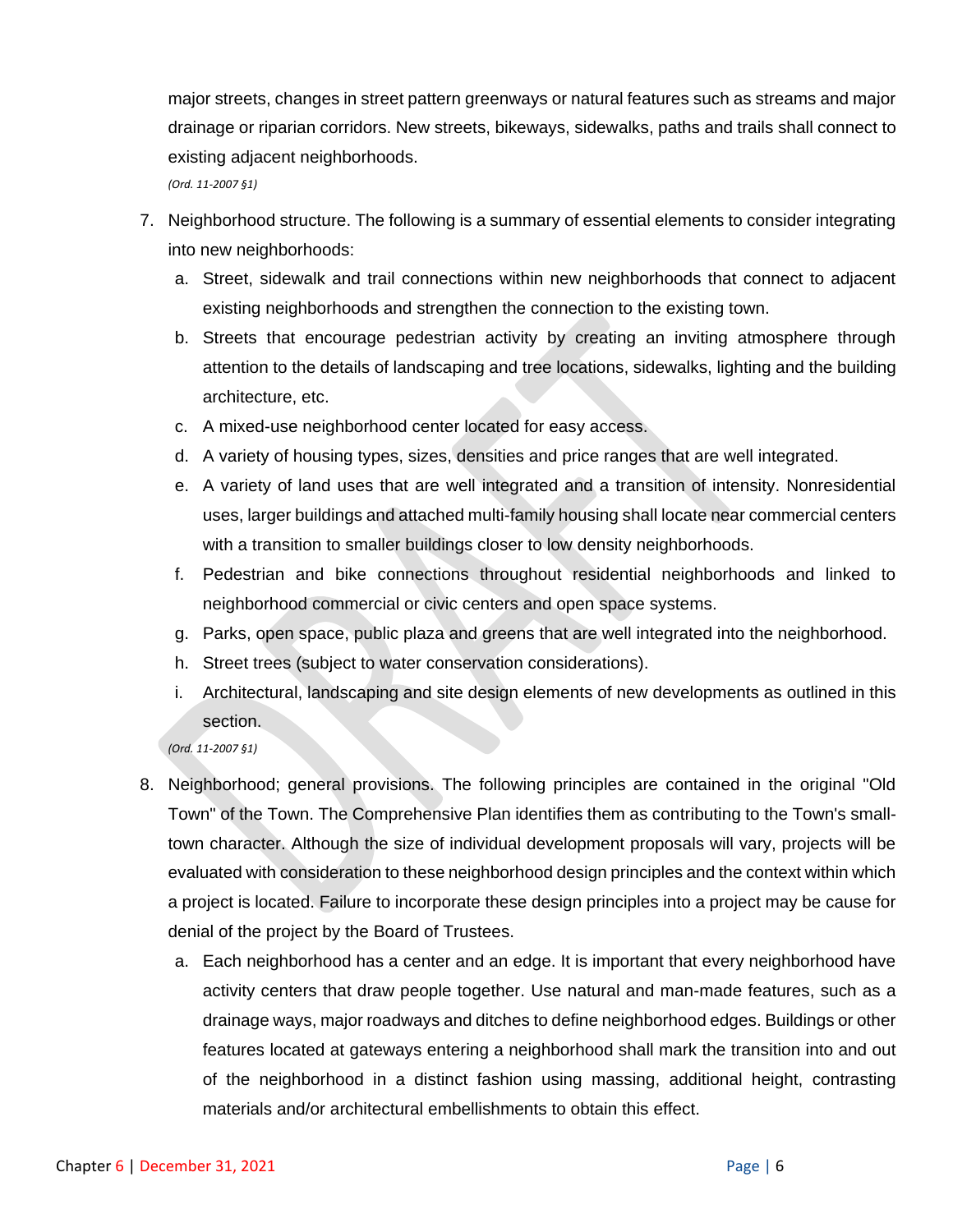- b. Mix of types of dwelling units. A mix of dwelling unit types shall be distributed throughout the development.
- c. Focal points. Focal points, or points of visual termination, shall generally be occupied by more prominent, monumental buildings and structures that employ enhanced height, massing, distinctive architectural treatments or other distinguishing features, as well as landscape features.
- d. Public space as development framework. Public space is used to organize blocks and circulation patterns and to enhance surrounding development. Public open space must be functional and easily accessible and shall be designed to organize the placement of buildings to create an identity for each neighborhood. Buildings should face public open space to allow for casual surveillance.
- e. Design streets as public spaces.
	- i. Buildings shall define streets by using relatively uniform setbacks along each block. Subject to water use considerations, the streetscape shall also be reinforced by lines of shade trees planted in the right-of-way landscape strip and may be further reinforced by walls, hedges, landscaping or fences which define front yards.
	- ii. On a lot with multiple buildings, those located on the interior of the site shall relate to one another both functionally and visually. A building complex may be organized around features such as courtyards, greens or quadrangles which encourage pedestrian activity and incidental social interaction. Smaller, individualized groupings of buildings are encouraged. Buildings shall be located to allow for adequate fire and emergency access.
- f. Order rather than repetition. The orderly arrangement of design elements can unify a space even when the elements are not the same. The location of sidewalks relative to streets, building setbacks and orientation and the placement of trees (subject to water use considerations) can all help create an overall impression of unity even though each home or building has a distinct character.
- g. Use human proportion. Buildings shall be considered in terms of their relationship to the height and massing of adjacent buildings, as well as in relation to the human scale. (In a small town, this means generally one-, two- and three-story buildings.)
- h. Define the transition between the public and private realm. Buildings shall be located to front towards and relate to public streets or parks, both functionally and visually, to the greatest extent possible. Wherever possible, buildings shall not be oriented to front towards a parking lot.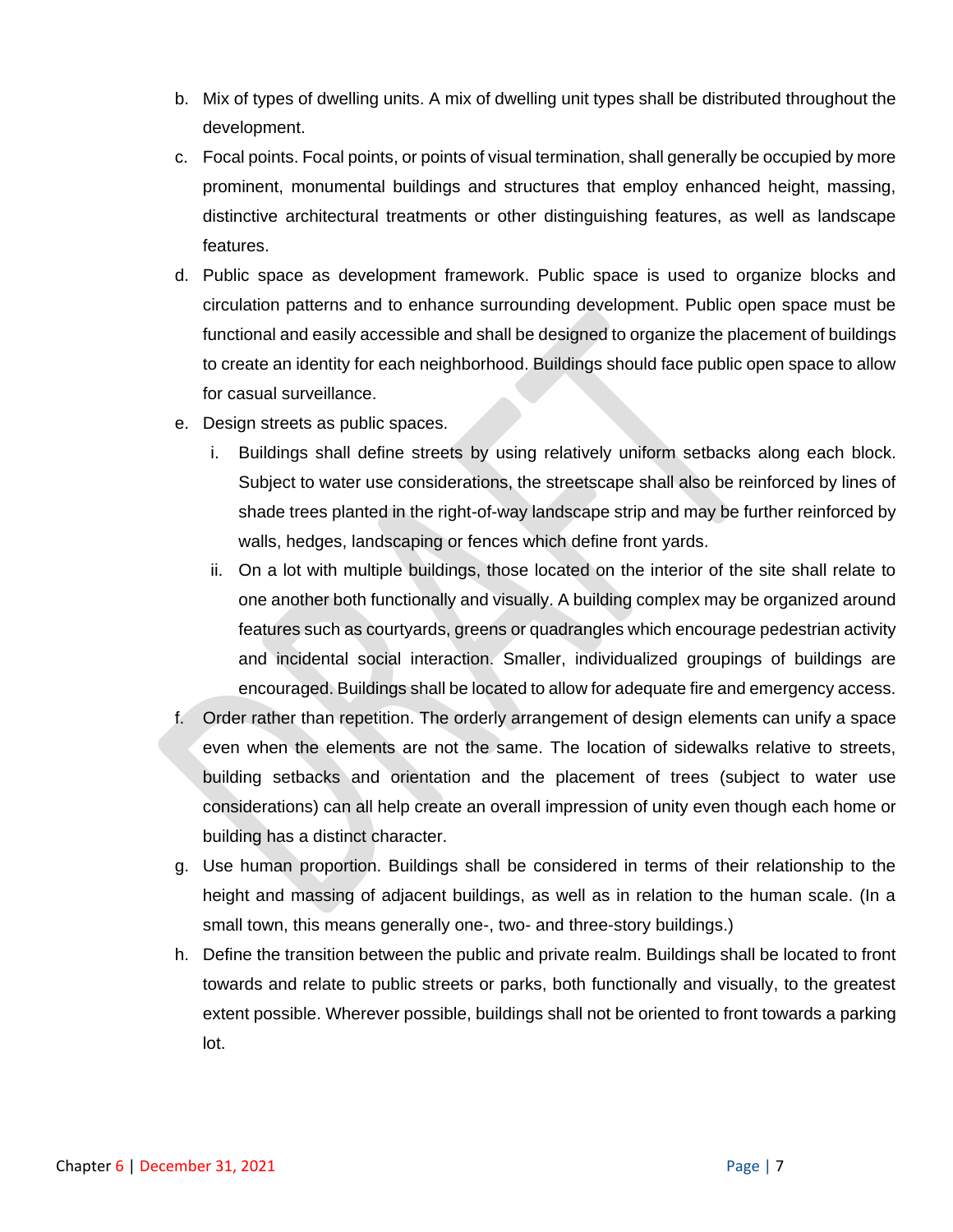- i. Encourage walking and bicycling. Sites shall be designed to minimize conflicts between vehicles, bicycles and pedestrians. Pedestrian and bicycle access and connections shall be designed to enhance transportation on foot and by bicycle.
- j. Neighborhoods shall have a mix of activities available rather than a purely residential land use. Neighborhood residents shall have convenient access to parks, schools, open space, trails and services. The optimum size of a neighborhood is one-quarter  $(\frac{1}{4})$  mile from center to edge.
- k. Fit within the environment rather than on top of it. New developments shall be designed to respond to the natural environment, fit into the setting and protect scenic view corridors. Key design considerations shall include a site layout that responds to natural features both onand off-site, the size of structures and materials used in the development and the transition between the development and the surrounding landscape.
- l. Housing types and styles that reflect the architecture of the region. Familiar architectural styles shall play an important role in developing an architectural identity for neighborhood dwellings.

- D. Lots and blocks.
	- 1. Intent. The intent of the block and lot standards is to continue the Town's existing block pattern in a manner that is compatible with site-specific environmental conditions. *(Ord. 11-2007 §1)*
	- 2. General provisions. Streets shall be designed in accordance with this Chapter and the Town's Design Standards to create blocks that consider interconnectedness, topography, solar orientation, views and other design features. The length of blocks in "Old Town" is typically four hundred (400) feet. Thus, to the greatest extent possible, blocks shall be designed to have a length of between three hundred (300) feet and seven hundred (700) feet (nonresidential streets). The lengths, widths and shapes of blocks shall be designed to accommodate the following:
		- a. Provision of adequate building sites suitable to the special needs of the type of use contemplated.
		- b. Need for convenient access, control and safety of vehicular and pedestrian traffic circulation.
		- c. Limitations and opportunities of topography.
		- d. Lot dimension and configuration. Lot size, width, depth, shape and orientation and minimum building setback lines shall conform to Chapters 3 and 5 of this Chapter and shall facilitate the placement of buildings with sufficient access, outdoor space, privacy and view.
		- e. Depth and width of properties shall be adequate to provide for off-street parking, landscaping and loading areas required by the type of use and development contemplated.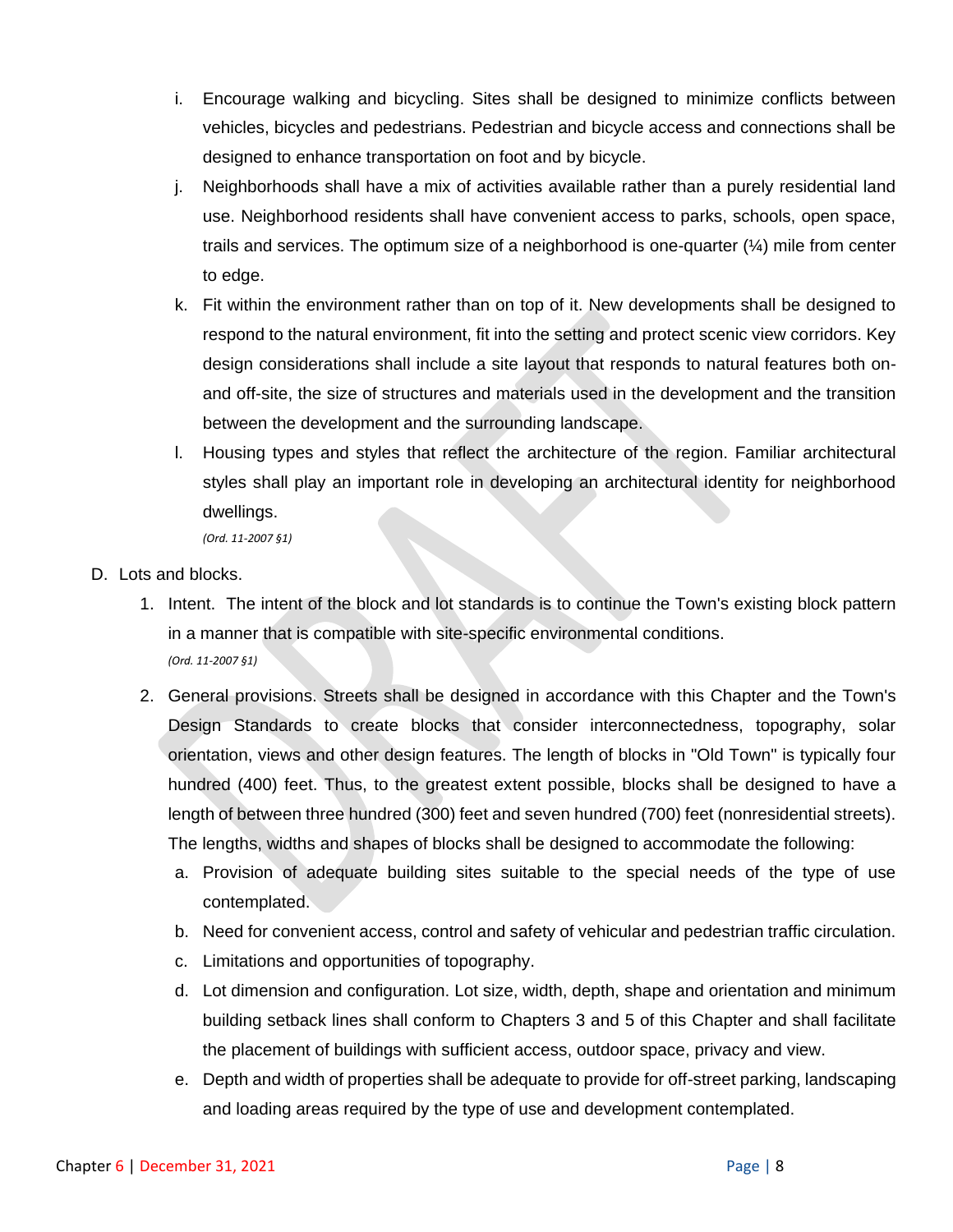- 3. Lot frontage. All lots shall have frontage that is either adjacent to or directly accessible to a street. Flag lots are prohibited unless otherwise approved by the Board of Trustees.
- 4. Corner lots. Corner lots for residential use shall have extra width to accommodate side elevation enhancements, such as porches and bay windows, the required building setback and utility easements on both street frontages. For a corner lot, the front of the lot is defined as the side having the shortest street frontage. In the case of a reverse corner lot, both sides abutting a street shall maintain a front yard setback.
- 5. Double frontage. Double frontage lots for residential uses are not permitted except where essential to provide separation of residential properties from arterial streets or commercial uses, or to overcome specific disadvantage of topography and orientation. A planting screen easement of at least ten (10) feet in width, across which there shall be no vehicular right of access, is required along the property line of lots abutting an arterial street or other high traffic or conflicting use.
- 6. Residential lots adjacent to arterial streets. Residential lots that are adjacent to an arterial street shall comply with the following:
	- a. Lots where dwelling units do not face, an arterial street (i.e., rear yards abut the street), shall:
		- i. have a minimum depth of one hundred fifty (150) feet,
		- ii. prohibit direct access to the street,
		- iii. Include a minimum street setback of seventy-five (75) feet.
	- b. Lots where dwelling units do not face the arterial street or are side loaded relative to the street, shall:
		- i. Include a front or side setback to the house, respectively, of at least fifty (50) feet, And
		- ii. Apply additional buffering techniques per section 5.04 of this Land Use Code.
- 7. Residential lot access to adjacent street.<sup>9</sup>
	- a. Driveway access to a local or collector street from a single-family detached residential lot is limited to one (1) driveway curb-cut or driveway access of no greater than twenty (20) feet in width. A circular drive in which each access to the local or collector street is less than ten (10) feet in width, separated by at least thirty (30) feet, and which is constructed as an integral part of the overall architectural design of the single-family residence, is considered a single driveway access.
	- b. Driveway access to a local street from a single-family detached residential lot shall be greater than fifty (50) feet from the intersection of the local street and a collector street or one hundred twenty-five (125) feet from the intersection of the local street and an arterial street as measured from the intersecting right-of-way lines.

<sup>&</sup>lt;sup>9</sup> This material probably belongs in 5.11 (Transportation and Connectivity (includes roads & streets)). Move it there?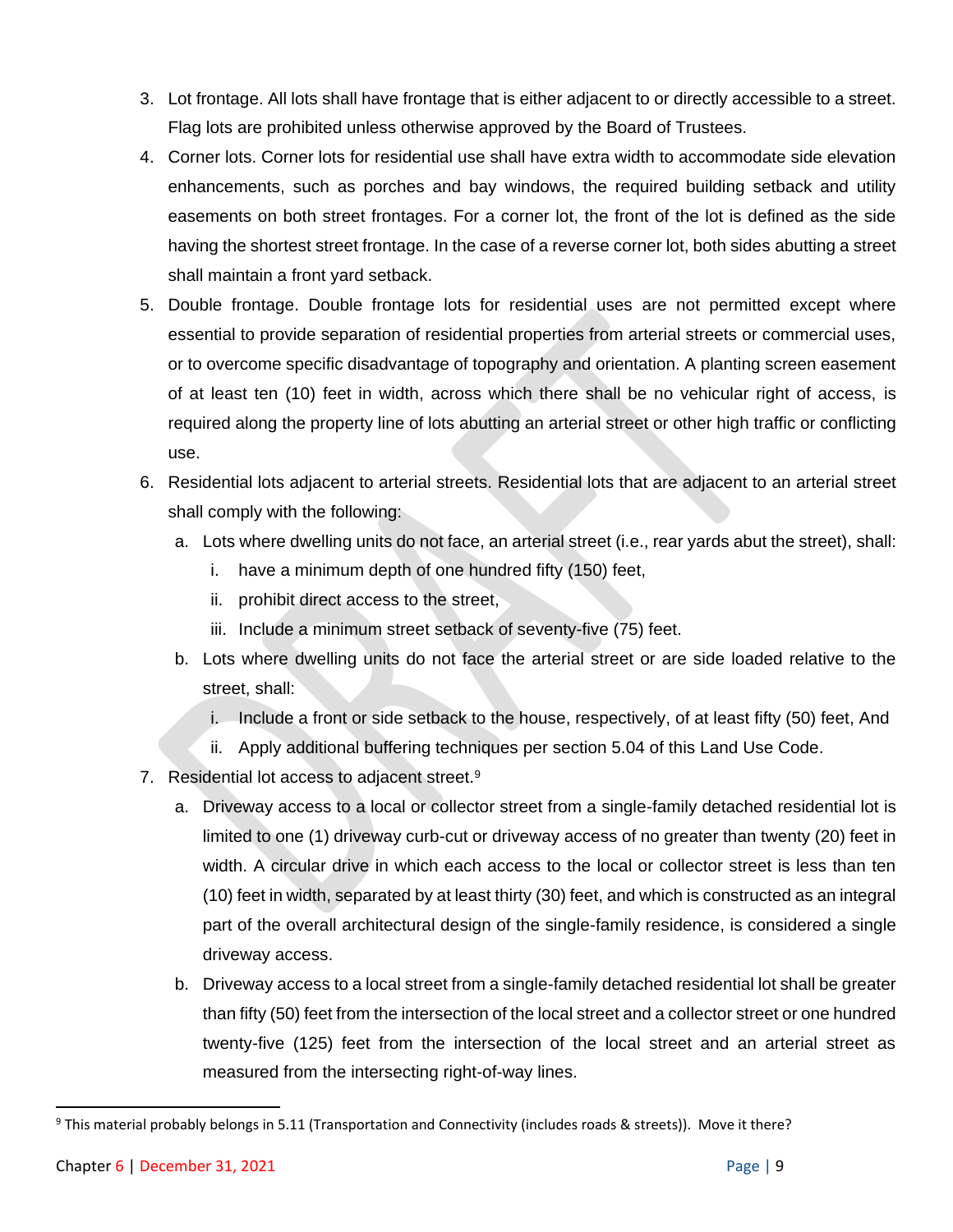- c. Driveway access to a collector street from a single-family detached residential lot shall be greater than one hundred twenty-five (125) feet from the intersection of the collector street and a local street, another collector street or an arterial street as measured from the intersecting right-of-way lines.
- 8. Multi-family residential, commercial, business and industrial lot access to adjacent street.
	- a. Driveway access to a local or collector street from a multi-family residential, commercial, business or industrial lot shall be greater than one hundred twenty-five (125) feet from any street intersection as measured from the intersecting right-of-way lines;
	- b. Driveway access to an arterial street from a commercial, business or industrial lot shall be at least two hundred fifty (250) feet from any intersection on the arterial street, or from another commercial, business or industrial lot's access as measured from the intersecting right-ofway lines or driveways; or
	- c. If subsection C.2 applies, driveway access to a local street, collector street or arterial street from a multi-family residential, commercial, business or industrial lot shall be determined by a traffic study approved by the Town.

*(Ord. 11-2007 §1)* 

### **6.03 Dedications<sup>10</sup>**

- A. Streets. All street rights-of-way shall be dedicated to the Town.
- B. Sidewalks, walkways, and multi-use trails.
	- 1. All walkways, sidewalks, and multi-use paths located within the right-of-way shall be dedicated to the Town
	- 2. All walkways, sidewalks, and multi-use paths that are not located with the right-of-way shall be dedicated to a duly formed owners' association.
- C. Utilities.
	- 1. Utility easement width. Utility easement widths and locations shall comply with the design standards. Location and adequacy of utility easements is subject to the approval and acceptance of the Town or applicable utility companies.
	- 2. Multiple installations within easements. Easements shall be designed to provide efficient installation of utilities. Public utility installations shall be located to permit multiple installations within the easements. The developer will establish final utility grades prior to utility installations.
	- 3. Underground utilities.

 $10$  Sec. 16-3-260(d)(street lighting) is omitted, and belongs in either 5.02 (Exterior Lighting) or 5.11 (Transportation and Connectivity). 16-3-260(e)(Northern Colorado Water Association) belongs in Chapter 5 – in the outline, I added a new section 5.12 (water).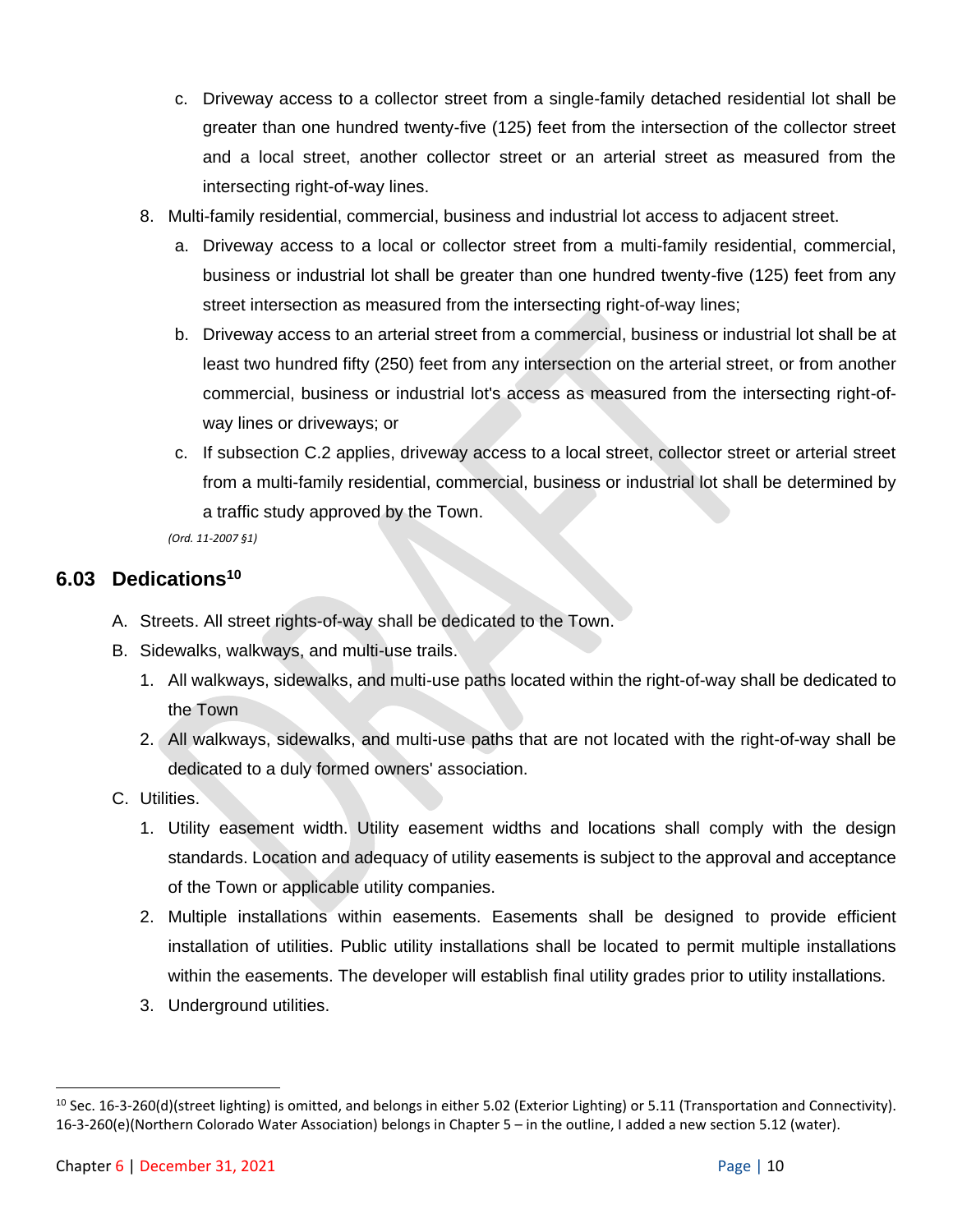- a. Telephone lines, electric lines, cable television lines and other utility services shall be placed underground.
- b. The subdivider shall comply with this Section and shall make the necessary arrangements, including any construction or installation charges, with each utility provider for the installation of underground facilities.
- c. Transformers, switching boxes, meter cabinets, pedestals, ducts and other facilities necessarily appurtenant to underground utilities shall be placed underground or on the surface but not on utility poles.
- 4. Transformers shall be placed outside of the vision clearance triangle with placement approved by Town staff during construction.
- 5. Screening or fencing is required (see section 5.04).
- 6. Electric transmission and distribution feeder lines and their necessary appurtenances may not be placed above ground unless they carry greater than 115 kV. Those facilities shall be placed within easements or public streets, or in private easements or rights-of-way.
- D. Park and open space. Parks and open space shall be dedicated to the Town per the quantities detailed in section 5.06 of this Land Use Code.

## **6.04 Subdivision Improvements and Development Agreements**

- 6.01.1 Public Improvements
	- A. The Town shall require a developer to execute a Development Improvements Agreement (DIA) for public improvements agreeing to construct all public improvements required by this Land Use Code, Standard Design Criteria and Standard Construction Requirements, or other applicable regulation of the Town.
	- B. Developers shall provide to the Town a construction security for at least one hundred (100) percent of the cost of the required public improvements in the form of a development bond, letter of credit, cash, certificate of deposit or other means, as determined by the Board of Trustees, to complete said public improvements in accordance with approved development plans.
	- C. No subdivision plat shall be signed by the Town or recorded at the Office of the Larimer County Clerk and Recorder, and no building permit shall be issued for development, until a DIA has been executed and construction security has been posted.
	- D. The DIA shall include a list of all agreed-upon public improvements, an estimate of the cost of such improvements, the form of construction security for the improvements, and any other provisions or conditions deemed necessary by the Town Board to ensure that all public improvements will be completed in a timely, cost-effective manner that meets the Town's engineering standards. A DIA shall run with and be a burden upon the land described in the agreement.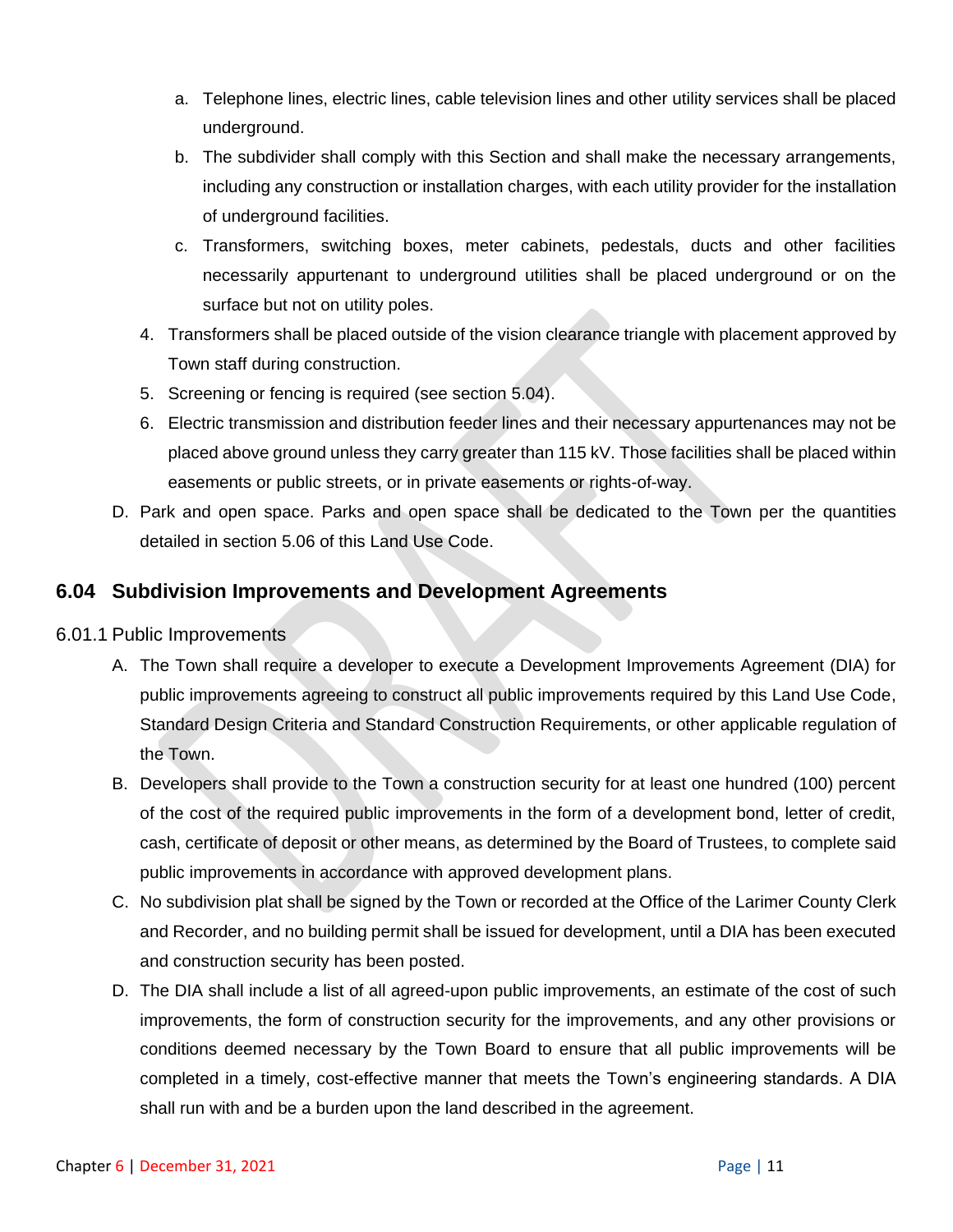- E. The Town, at its discretion, may require the developer to execute other agreements or contracts setting forth the plan, method, and parties responsible for the construction of any required public improvements shown in the approved documents.
- F. All public improvements shall be inspected by the Planning Director upon completion. If it is determined that the required public improvements are not constructed in compliance with specifications, a list of specific deficiencies shall be provided to the subdivider with the request that such deficiencies be corrected before preliminary approval will be granted. If it is determined that the subdivider will not construct any or all of the public improvements or remedy the deficiencies in accordance with the construction plans, the Town Council may withdraw and employ from the construction security such funds as may be necessary to construct the public improvements or remedy deficiencies.
- G. The following public improvements shall be constructed unless waived by the Town Board.
	- 1. Road base, grading, and surfacing.
	- 2. Curbs and gutters and driveway returns.
	- 3. Street lights.
	- 4. Sidewalks, multi-use paths/trails and open space development.
	- 5. Sanitary sewer collection system.
	- 6. Fire hydrants and assembly.
	- 7. Storm sewers, storm drainage system or manholes, as required.
	- 8. Utility distribution system for public parks, open space, and medians.
	- 9. Street signs at all street intersections and other traffic signs.
	- 10. Permanent reference monuments and monument boxes.
	- 11. Berm, fence, or buffer along major arterial and collector streets and surrounding development.
	- 12. Required landscaping and street trees.
	- 13. Erosion control.
	- 14. Domestic water system.
	- 15. Electricity.
	- 16. Natural gas.
	- 17. Telephone and cable.
- H. The required time for the completion of all required improvements shall be two (2) years from the recording date of the final plat. Town Council may extend such time for completion at the request of the subdivider. When such improvements are not completed within the required time, the Town may use the collateral to complete the required improvements, withhold building permits, or revoke approval of the final plat.
- I. Warranty.